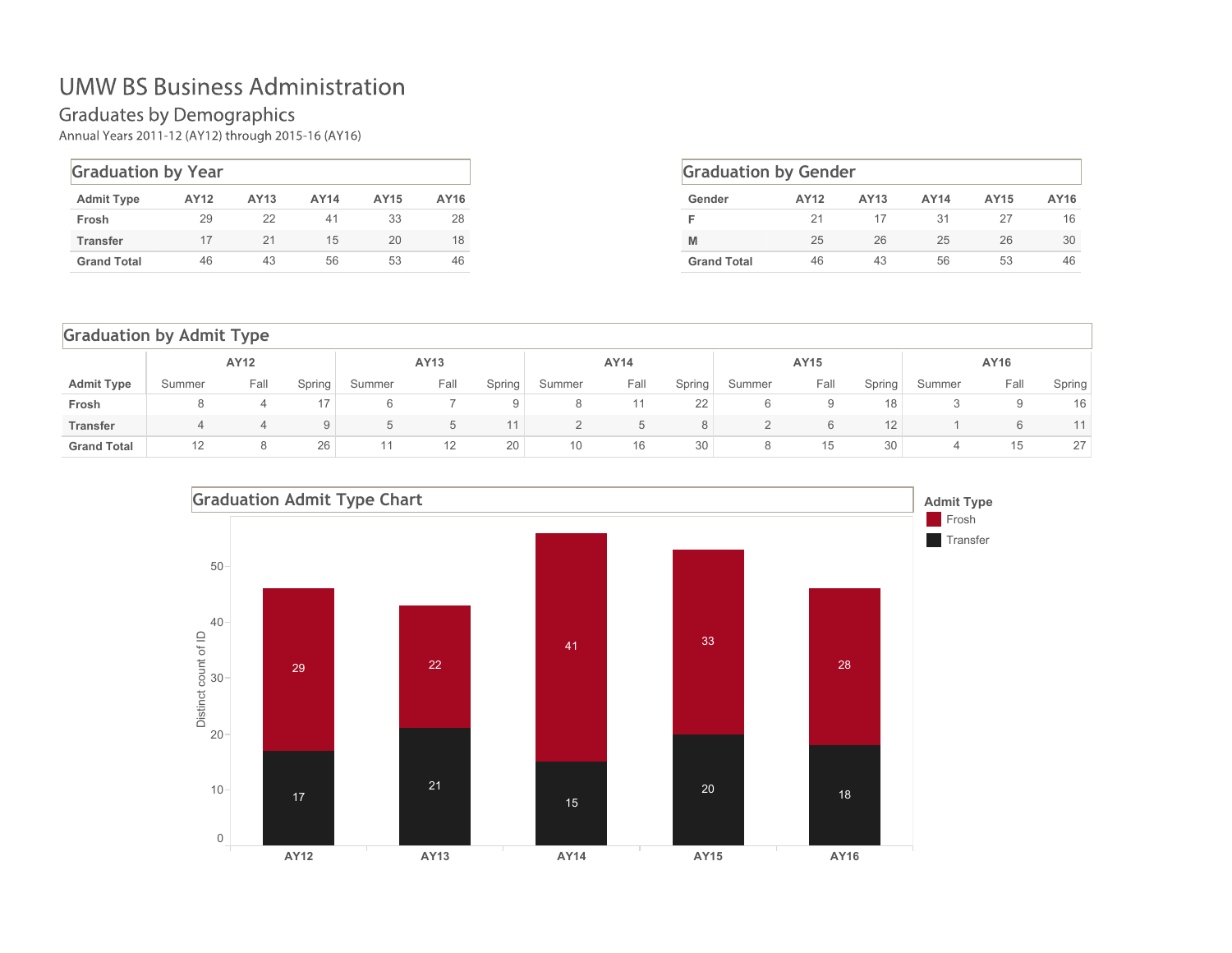Graduates Time to Degree/Credit Hour Accumulation

Annual Years 2011-12 (AY12) through 2015-16 (AY16)

|                    | Average Time and UMW Credit to Degree |                        |                    |                        |                    |                        |                    |                        |                    |                        |                    |
|--------------------|---------------------------------------|------------------------|--------------------|------------------------|--------------------|------------------------|--------------------|------------------------|--------------------|------------------------|--------------------|
|                    |                                       | AY12                   |                    | AY13                   |                    | AY14                   |                    | AY15                   |                    | AY16                   |                    |
| <b>Admit Type</b>  | <b>Transfer Class Standing</b>        | Avg. Time<br>to Degree | Avg. Umw<br>Crdhrs | Avg. Time<br>to Degree | Avg. Umw<br>Crdhrs | Avg. Time<br>to Degree | Avg. Umw<br>Crdhrs | Avg. Time<br>to Degree | Avg. Umw<br>Crdhrs | Avg. Time<br>to Degree | Avg. Umw<br>Crdhrs |
| Frosh              | Null                                  | 4.8                    | 136.9              | 5.5                    | 132.4              | 5.1                    | 132.6              | 4.7                    | 135.5              | 5.0                    | 132.1              |
| <b>Transfer</b>    | Freshmen                              | 5.6                    | 132.4              | 4.3                    | 115.2              | 3.3                    | 107.4              | 3.3                    | 102.8              | 4.2                    | 114.9              |
|                    | Sophomore                             | 4.5                    | 98.7               | 3.7                    | 106.4              | 4.3                    | 106.3              | 3.0                    | 93.4               | 4.3                    | 104.0              |
|                    | Junior                                | 2.9                    | 85.8               | 3.1                    | 85.8               | 2.9                    | 93.6               | 3.8                    | 95.0               | 3.0                    | 94.0               |
|                    | Senior                                |                        |                    | 2.5                    | 56.5               | 1.0                    | 36.0               | 5.0                    | 82.0               | 2.5                    | 72.0               |
| <b>Grand Total</b> |                                       | 4.7                    | 126.8              | 4.6                    | 116.7              | 4.6                    | 123.3              | 4.2                    | 120.3              | 4.6                    | 121.2              |



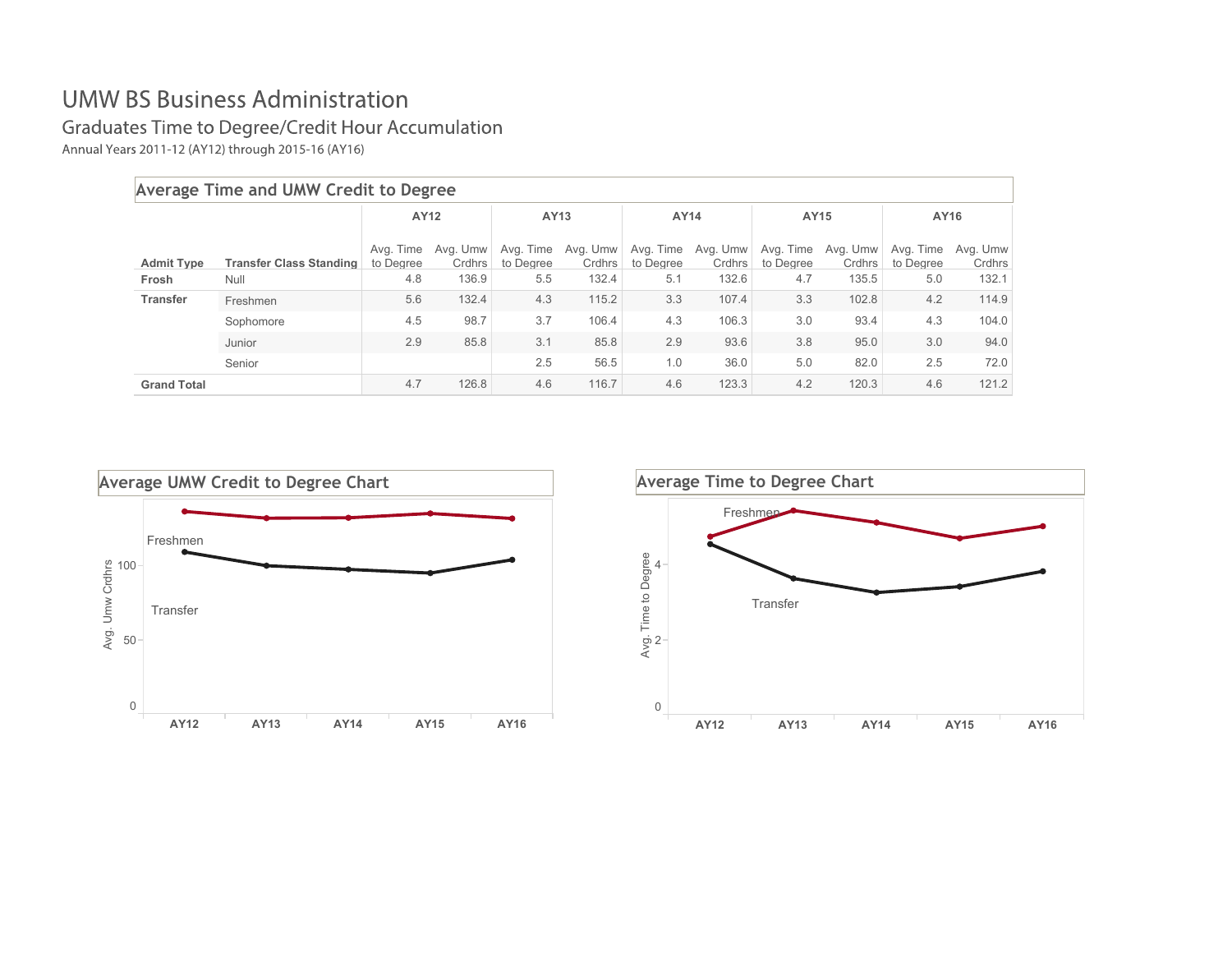# Graduates GPA Range and Honors<br>Annual Years 2011-12 (AY12) through 2015-16 (AY16)

| <b>UMW GPA Range</b> |      |      |      |                |      |
|----------------------|------|------|------|----------------|------|
| <b>GPA Range</b>     | AY12 | AY13 | AY14 | AY15           | AY16 |
| $2.0 - 2.49$         | 2    | 1    |      | 2              | 1    |
| $2.5 - 2.99$         | 10   | 7    | 12   | 11             | 16   |
| $3.0 - 3.24$         | 9    | 11   | 16   | 12             | 11   |
| $3.25 - 3.49$        | 12   | 15   | 16   | 15             | 9    |
| $3.5 - 3.74$         | 8    | 4    | 6    | 9              | 4    |
| $3.75 - 4.0$         | 5    | 5    | 6    | $\overline{4}$ | 5    |

| <b>Admit Type</b> | <b>GPA Range</b> | AY12           | AY13           | AY14           | AY15           | AY16           |
|-------------------|------------------|----------------|----------------|----------------|----------------|----------------|
| Frosh             | $2.0 - 2.49$     | $\overline{2}$ | $\mathbf 1$    |                | $\overline{2}$ | 1              |
|                   | $2.5 - 2.99$     | 9              | $\overline{4}$ | 11             | 6              | 10             |
|                   | $3.0 - 3.24$     | $\overline{4}$ | $\overline{7}$ | 14             | $\overline{7}$ | 8              |
|                   | 3.25-3.49        | 5              | 7              | 11             | 10             | 5              |
|                   | $3.5 - 3.74$     | 5              | $\overline{2}$ | $\overline{4}$ | 6              | 1              |
|                   | $3.75 - 4.0$     | $\overline{4}$ | 1              | 1              | $\mathfrak{D}$ | 3              |
| <b>Transfer</b>   | $2.5 - 2.99$     | 1              | 3              | 1              | 5              | 6              |
|                   | $3.0 - 3.24$     | 5              | $\overline{4}$ | $\overline{2}$ | 5              | 3              |
|                   | 3.25-3.49        | 7              | 8              | 5              | 5              | $\overline{4}$ |
|                   | $3.5 - 3.74$     | 3              | $\overline{2}$ | $\overline{2}$ | 3              | 3              |
|                   | $3.75 - 4.0$     | $\mathbf 1$    | $\overline{4}$ | 5              | $\mathfrak{D}$ | $\overline{2}$ |

| <b>Graduation with Honors</b> |      |      |      |      |      |  |  |  |  |  |  |  |
|-------------------------------|------|------|------|------|------|--|--|--|--|--|--|--|
| <b>Graduation with Hon</b>    | AY12 | AY13 | AY14 | AY15 | AY16 |  |  |  |  |  |  |  |
| Honors n/a                    | 25   | 23   | 34   | 31   | 31   |  |  |  |  |  |  |  |
| <b>Cum Laude</b>              | 13   | 13   | 12   | 16   | 10   |  |  |  |  |  |  |  |
| <b>Magna Cum Laude</b>        | 5    | 3    | 8    |      | 2    |  |  |  |  |  |  |  |
| Summa Cum Laude               | 3    | 4    |      |      |      |  |  |  |  |  |  |  |

|                   | <b>Graduation with Honors by Admit Type</b> |                |               |                |                |                |  |  |  |  |
|-------------------|---------------------------------------------|----------------|---------------|----------------|----------------|----------------|--|--|--|--|
| <b>Admit Type</b> | <b>Graduation with Honors</b>               | AY12           | AY13          | AY14           | AY15           | AY16           |  |  |  |  |
| Frosh             | Honors n/a                                  | 17             | 15            | 30             | 20             | 21             |  |  |  |  |
|                   | Cum Laude                                   | 7              | 5             | 7              | 10             | $\overline{4}$ |  |  |  |  |
|                   | Magna Cum Laude                             | $\overline{2}$ | 1             | 4              | 1              | $\mathcal{P}$  |  |  |  |  |
|                   | Summa Cum Laude                             | 3              | $\mathbf{1}$  |                | $\overline{2}$ | 1              |  |  |  |  |
| <b>Transfer</b>   | Honors n/a                                  | 8              | 8             | $\overline{4}$ | 11             | 10             |  |  |  |  |
|                   | Cum Laude                                   | 6              | 8             | 5              | 6              | 6              |  |  |  |  |
|                   | Magna Cum Laude                             | 3              | $\mathcal{P}$ | $\overline{4}$ | 1              |                |  |  |  |  |
|                   | Summa Cum Laude                             |                | 3             | $\overline{2}$ | $\overline{2}$ | $\overline{2}$ |  |  |  |  |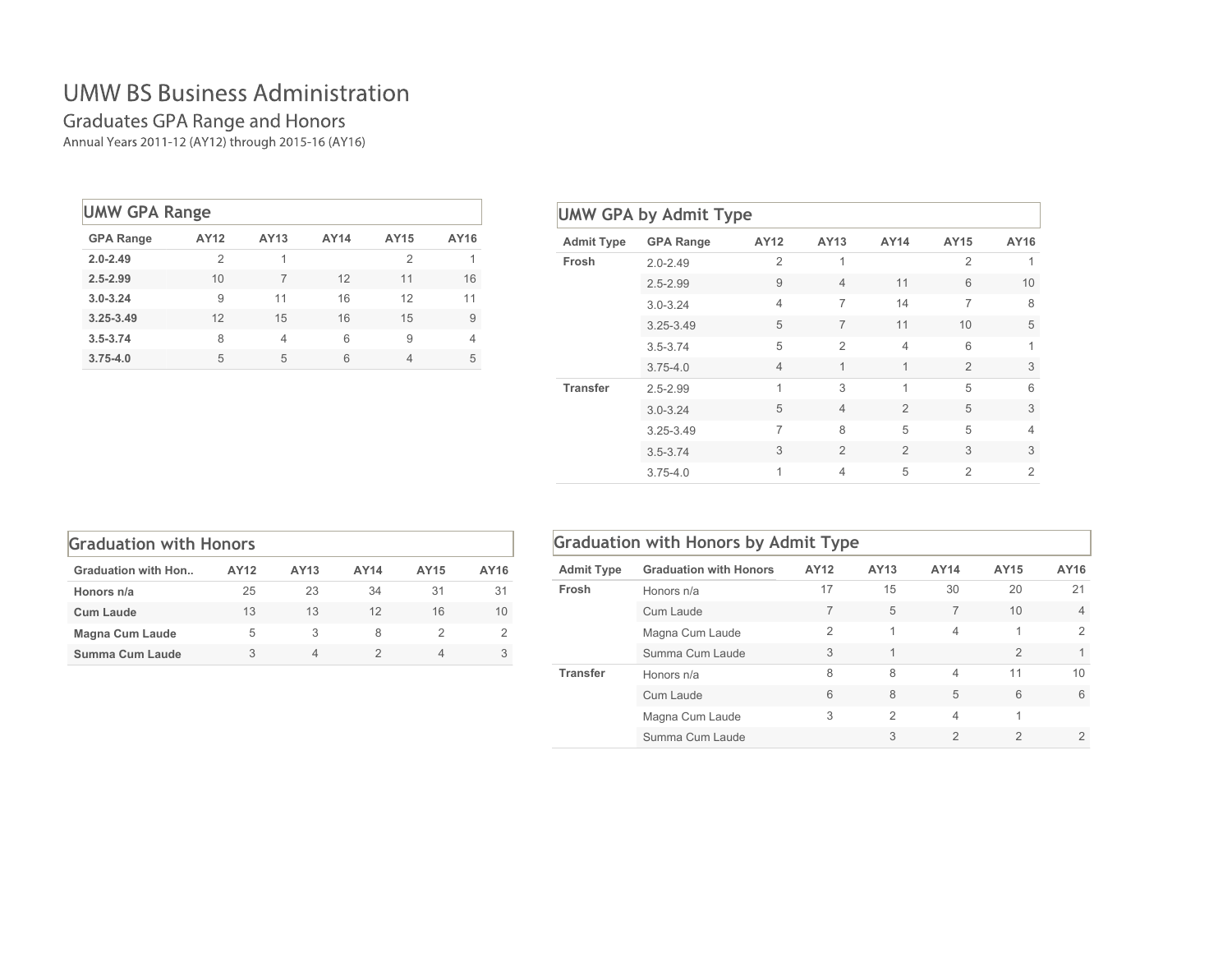Graduates by Minor associated with major<br>Annual Years 2011-12 (AY12) through 2015-16 (AY16)

| <b>Minors</b>                          |      |      |          |      |      |
|----------------------------------------|------|------|----------|------|------|
| Minor                                  | AY12 | AY13 | AY14     | AY15 | AY16 |
| <b>Equine Management</b>               |      | 11   | 10       | 14   | 6    |
| <b>Health &amp; Fitness Management</b> | 5    | 6    |          | 6    | 5    |
| <b>Office Systems Technology</b>       | 4    |      |          |      |      |
| <b>Other Option</b>                    |      |      |          |      |      |
| <b>Small Business Administration</b>   | 27   | 20   | 34       | 26   | 28   |
| <b>Tourism</b>                         |      | 3    |          |      |      |
| Web & Digital Media                    |      | 3    | $\Omega$ |      | 5    |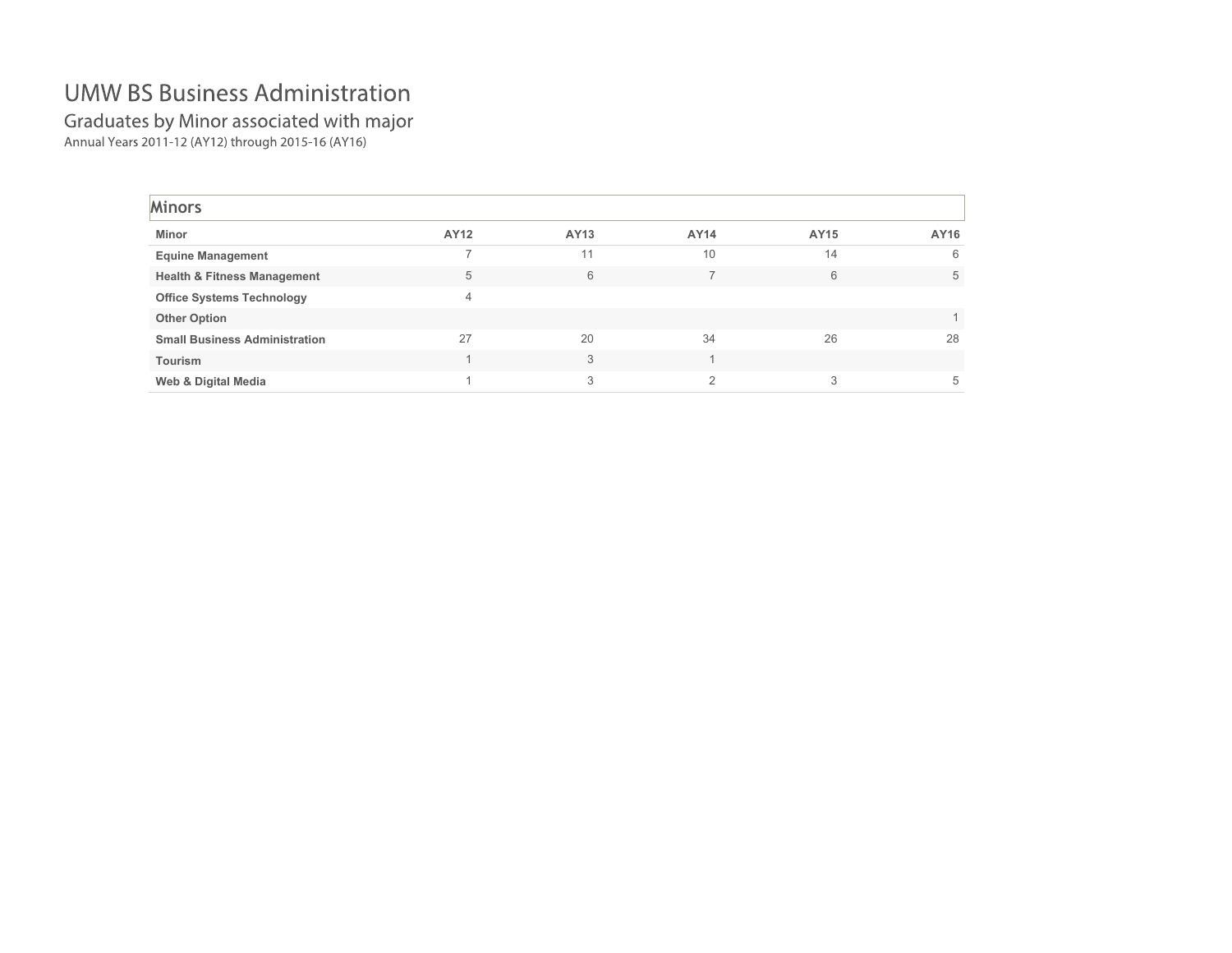### **UMW BS Health and Human Performance**

Graduates by Demographics<br>Annual Years 2011-12 (AY12) through 2015-16 (AY16)

| <b>Graduation by Year</b> |      |      |             |      |      |  |  |  |  |  |
|---------------------------|------|------|-------------|------|------|--|--|--|--|--|
| <b>Admit Type</b>         | AY12 | AY13 | <b>AY14</b> | AY15 | AY16 |  |  |  |  |  |
| <b>Transfer</b>           |      |      |             |      |      |  |  |  |  |  |
| Frosh                     | 2    | 5    | 6           |      | 12   |  |  |  |  |  |
| <b>Grand Total</b>        |      | 9    |             | 15   | 16   |  |  |  |  |  |

| <b>Graduation by Gender</b> |      |      |             |      |      |  |  |  |  |  |
|-----------------------------|------|------|-------------|------|------|--|--|--|--|--|
| Gender                      | AY12 | AY13 | <b>AY14</b> | AY15 | AY16 |  |  |  |  |  |
|                             |      |      |             | 5    |      |  |  |  |  |  |
| M                           |      | 8    | 5           | 10   | 13   |  |  |  |  |  |
| <b>Grand Total</b>          |      | 9    |             | 15   | 16   |  |  |  |  |  |

|                    | <b>Graduation by Admit Type</b> |      |        |        |        |      |        |        |      |        |  |  |  |
|--------------------|---------------------------------|------|--------|--------|--------|------|--------|--------|------|--------|--|--|--|
|                    | AY12                            | AY13 |        | AY14   |        | AY15 |        |        | AY16 |        |  |  |  |
| <b>Admit Type</b>  | Spring                          | Fall | Spring | Spring | Summer | Fall | Spring | Summer | Fall | Spring |  |  |  |
| Frosh              | 2                               |      | 3      | 6      |        |      | 3      |        |      | 9      |  |  |  |
| <b>Transfer</b>    |                                 |      | 4      |        |        |      | 8      |        |      |        |  |  |  |
| <b>Grand Total</b> | $\overline{2}$                  |      |        |        |        |      | 11     |        | 4    | 10     |  |  |  |



If an annual year (AY) or semester is not showing on the list it means no student has graduted with from that year or term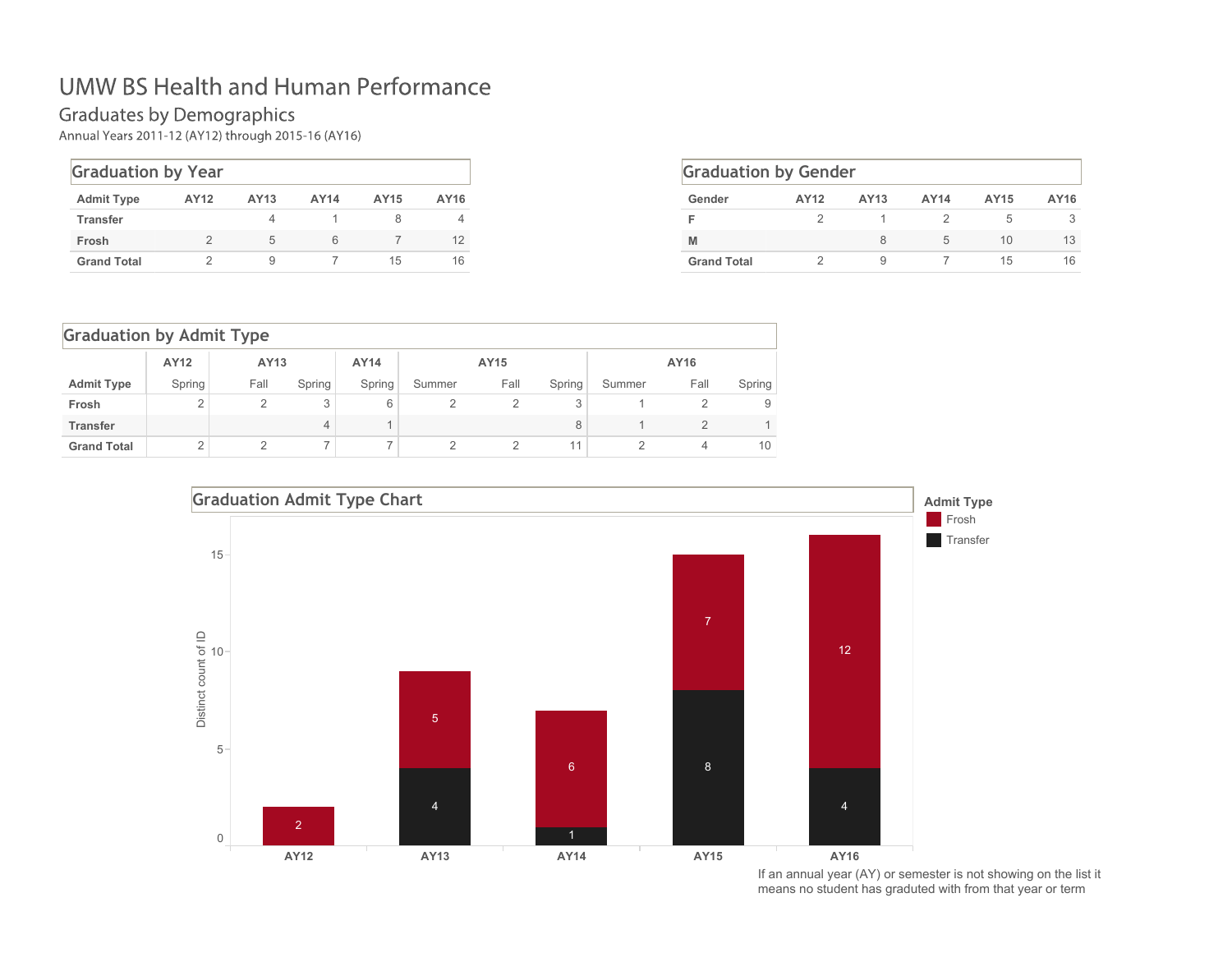#### **Graduates by Demographics**

Annual Years 2011-12 (AY12) through 2015-16 (AY16)

| <b>Graduation by Year</b> |      |      |      |      |      |  |  |  |  |  |  |  |
|---------------------------|------|------|------|------|------|--|--|--|--|--|--|--|
| <b>Admit Type</b>         | AY12 | AY13 | AY14 | AY15 | AY16 |  |  |  |  |  |  |  |
| Frosh                     |      |      |      |      | 5    |  |  |  |  |  |  |  |
| <b>Transfer</b>           |      |      |      |      | 2    |  |  |  |  |  |  |  |
| <b>Grand Total</b>        |      |      | h    |      |      |  |  |  |  |  |  |  |

| <b>Graduation by Gender</b> |      |      |      |      |      |  |  |  |  |  |  |
|-----------------------------|------|------|------|------|------|--|--|--|--|--|--|
| Gender                      | AY12 | AY13 | AY14 | AY15 | AY16 |  |  |  |  |  |  |
|                             |      |      |      |      |      |  |  |  |  |  |  |
| M                           |      | 5    |      |      | 5    |  |  |  |  |  |  |
| <b>Grand Total</b>          |      |      | 5    |      |      |  |  |  |  |  |  |

|                    | <b>Graduation by Admit Type</b> |      |                |        |      |        |      |        |        |      |        |  |
|--------------------|---------------------------------|------|----------------|--------|------|--------|------|--------|--------|------|--------|--|
|                    | AY12                            | AY13 |                |        | AY14 |        |      | AY15   |        | AY16 |        |  |
| <b>Admit Type</b>  | Summer                          | Fall | Spring         | Summer | Fall | Spring | Fall | Spring | Summer | Fall | Spring |  |
| Frosh              |                                 |      | $\overline{4}$ |        |      |        |      |        |        |      |        |  |
| <b>Transfer</b>    |                                 | C    |                |        |      |        |      |        |        |      |        |  |
| <b>Grand Total</b> |                                 | C    | $\overline{4}$ |        | 2    | 2      |      | 2      |        |      | 4      |  |



If an annual year (AY) or semester is not showing on the list it means no student has graduted with from that year or term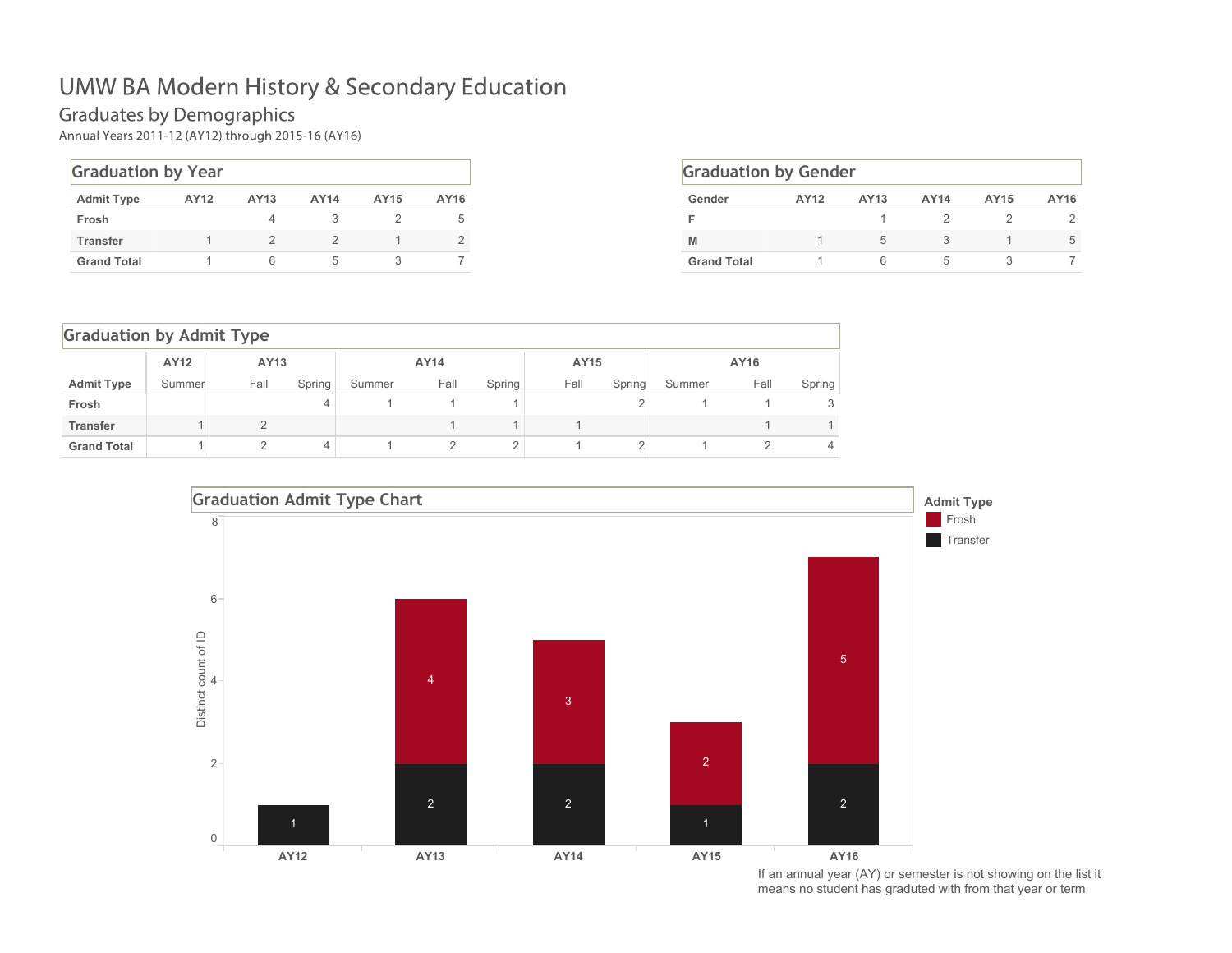Graduates Time to Degree/Credit Hour Accumulation

Annual Years 2011-12 (AY12) through 2015-16 (AY16)

|                    | Average Time and UMW Credit to Degree |                        |                    |                        |                    |                        |                    |                        |                    |                        |                    |  |  |
|--------------------|---------------------------------------|------------------------|--------------------|------------------------|--------------------|------------------------|--------------------|------------------------|--------------------|------------------------|--------------------|--|--|
|                    |                                       |                        | AY12               |                        | AY13               |                        | AY14               |                        | AY15               | AY16                   |                    |  |  |
| <b>Admit Type</b>  | <b>Transfer Class Standing</b>        | Avg. Time<br>to Degree | Avg. Umw<br>Crdhrs | Avg. Time<br>to Degree | Avg. Umw<br>Crdhrs | Avg. Time<br>to Degree | Avg. Umw<br>Crdhrs | Avg. Time<br>to Degree | Avg. Umw<br>Crdhrs | Avg. Time<br>to Degree | Avg. Umw<br>Crdhrs |  |  |
| Frosh              | Null                                  |                        |                    | 5.5                    | 170.5              | 4.7                    | 145.0              | 4.8                    | 144.0              | 6.0                    | 160.2              |  |  |
| <b>Transfer</b>    | Freshmen                              |                        |                    | 4.0                    | 126.0              |                        |                    |                        |                    |                        |                    |  |  |
|                    | Sophomore                             | 5.0                    | 115.0              |                        |                    | 4.0                    | 120.0              |                        |                    | 5.0                    | 133.0              |  |  |
|                    | Junior                                |                        |                    |                        |                    |                        |                    | 2.5                    | 84.0               | 3.0                    | 76.0               |  |  |
|                    | Senior                                |                        |                    | 20.5                   | 87.0               | 2.5                    | 74.0               |                        |                    |                        |                    |  |  |
| <b>Grand Total</b> |                                       | 5.0                    | 115.0              | 7.8                    | 149.2              | 4.1                    | 125.8              | 4.0                    | 124.0              | 5.4                    | 144.3              |  |  |







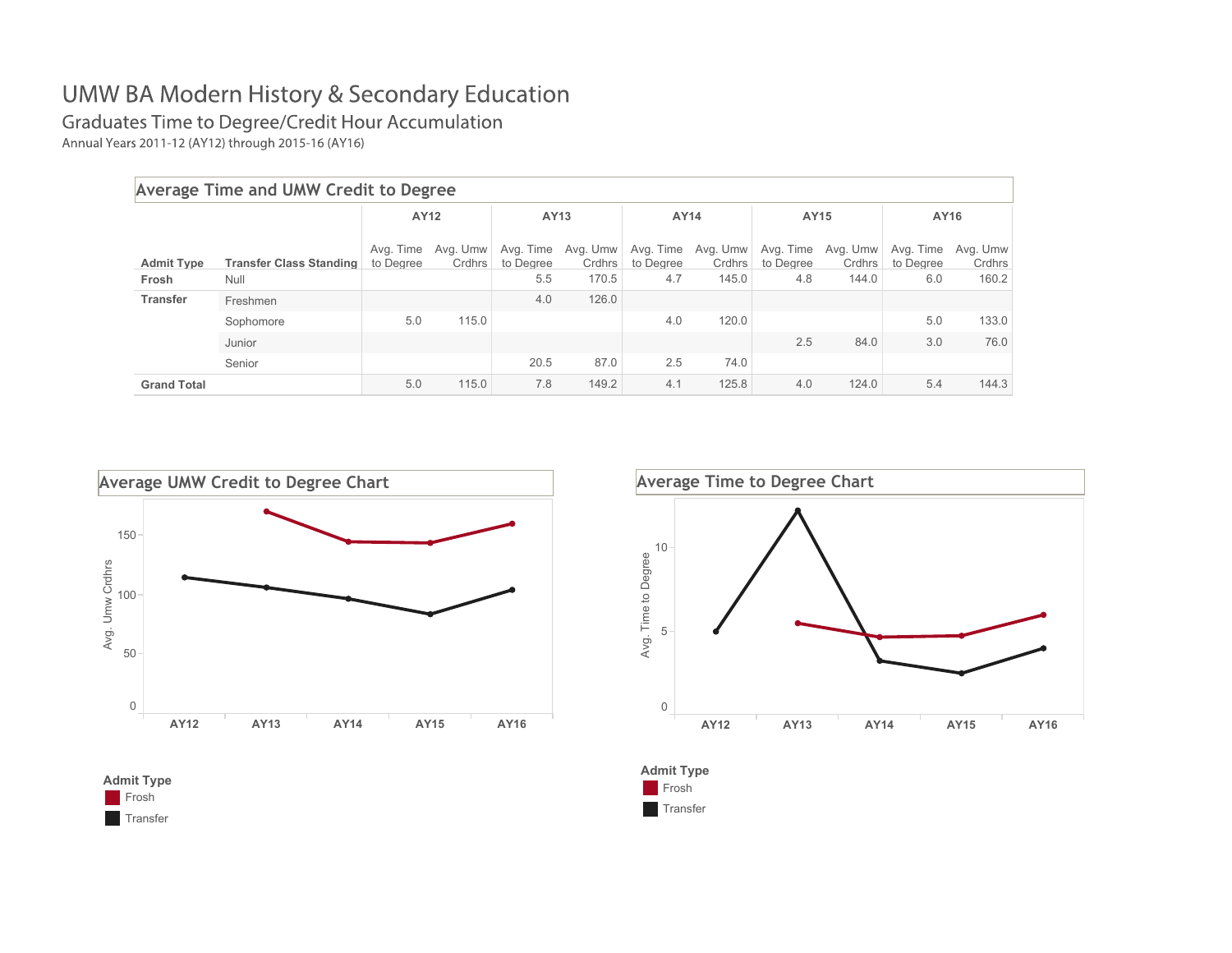# Graduates GPA Range and Honors<br>Annual Years 2011-12 (AY12) through 2015-16 (AY16)

| <b>UMW GPA Range</b> |      |      |      |      |      |  |  |  |  |  |  |  |
|----------------------|------|------|------|------|------|--|--|--|--|--|--|--|
| <b>GPA Range</b>     | AY12 | AY13 | AY14 | AY15 | AY16 |  |  |  |  |  |  |  |
| $2.5 - 2.99$         | 1    | 1    |      |      | 3    |  |  |  |  |  |  |  |
| $3.0 - 3.24$         |      |      | 2    |      |      |  |  |  |  |  |  |  |
| $3.25 - 3.49$        |      | 4    |      |      |      |  |  |  |  |  |  |  |
| $3.5 - 3.74$         |      |      | 2    | 2    |      |  |  |  |  |  |  |  |
| $3.75 - 4.0$         |      |      |      |      | っ    |  |  |  |  |  |  |  |

| <b>Admit Type</b> | <b>GPA Range</b> | AY12 | AY13 | AY14           | AY15         | AY16 |
|-------------------|------------------|------|------|----------------|--------------|------|
| Frosh             | $2.5 - 2.99$     |      |      |                |              | 2    |
|                   | $3.0 - 3.24$     |      |      | 1              |              |      |
|                   | $3.25 - 3.49$    |      | 3    |                |              | 1    |
|                   | $3.5 - 3.74$     |      |      | $\overline{2}$ | $\mathbf{1}$ | 1    |
|                   | $3.75 - 4.0$     |      | 1    |                | 1            | 1    |
| <b>Transfer</b>   | $2.5 - 2.99$     | 1    | 1    | 1              |              | 1    |
|                   | $3.0 - 3.24$     |      |      | 1              |              |      |
|                   | 3.25-3.49        |      | 1    |                |              |      |
|                   | $3.5 - 3.74$     |      |      |                | 1            |      |
|                   | $3.75 - 4.0$     |      |      |                |              | 1    |

| <b>Graduation with Honors</b> |      |      |      |      |      |  |  |  |  |  |  |  |
|-------------------------------|------|------|------|------|------|--|--|--|--|--|--|--|
| <b>Graduation with Hon</b>    | AY12 | AY13 | AY14 | AY15 | AY16 |  |  |  |  |  |  |  |
| Honors n/a                    |      | 4    |      |      |      |  |  |  |  |  |  |  |
| <b>Cum Laude</b>              |      |      |      |      |      |  |  |  |  |  |  |  |
| <b>Magna Cum Laude</b>        |      |      |      |      |      |  |  |  |  |  |  |  |
| Summa Cum Laude               |      |      |      |      |      |  |  |  |  |  |  |  |

|                   | <b>Graduation with Honors by Admit Type</b> |      |      |               |      |      |
|-------------------|---------------------------------------------|------|------|---------------|------|------|
| <b>Admit Type</b> | <b>Graduation with Honors</b>               | AY12 | AY13 | AY14          | AY15 | AY16 |
| Frosh             | Honors n/a                                  |      | 3    |               |      | 3    |
|                   | Cum Laude                                   |      |      | 1             |      |      |
|                   | Magna Cum Laude                             |      |      | 1             |      |      |
|                   | Summa Cum Laude                             |      |      |               |      |      |
| <b>Transfer</b>   | Honors n/a                                  |      | 1    | $\mathcal{P}$ |      |      |
|                   | Cum Laude                                   |      |      |               |      |      |
|                   | Magna Cum Laude                             |      |      |               |      |      |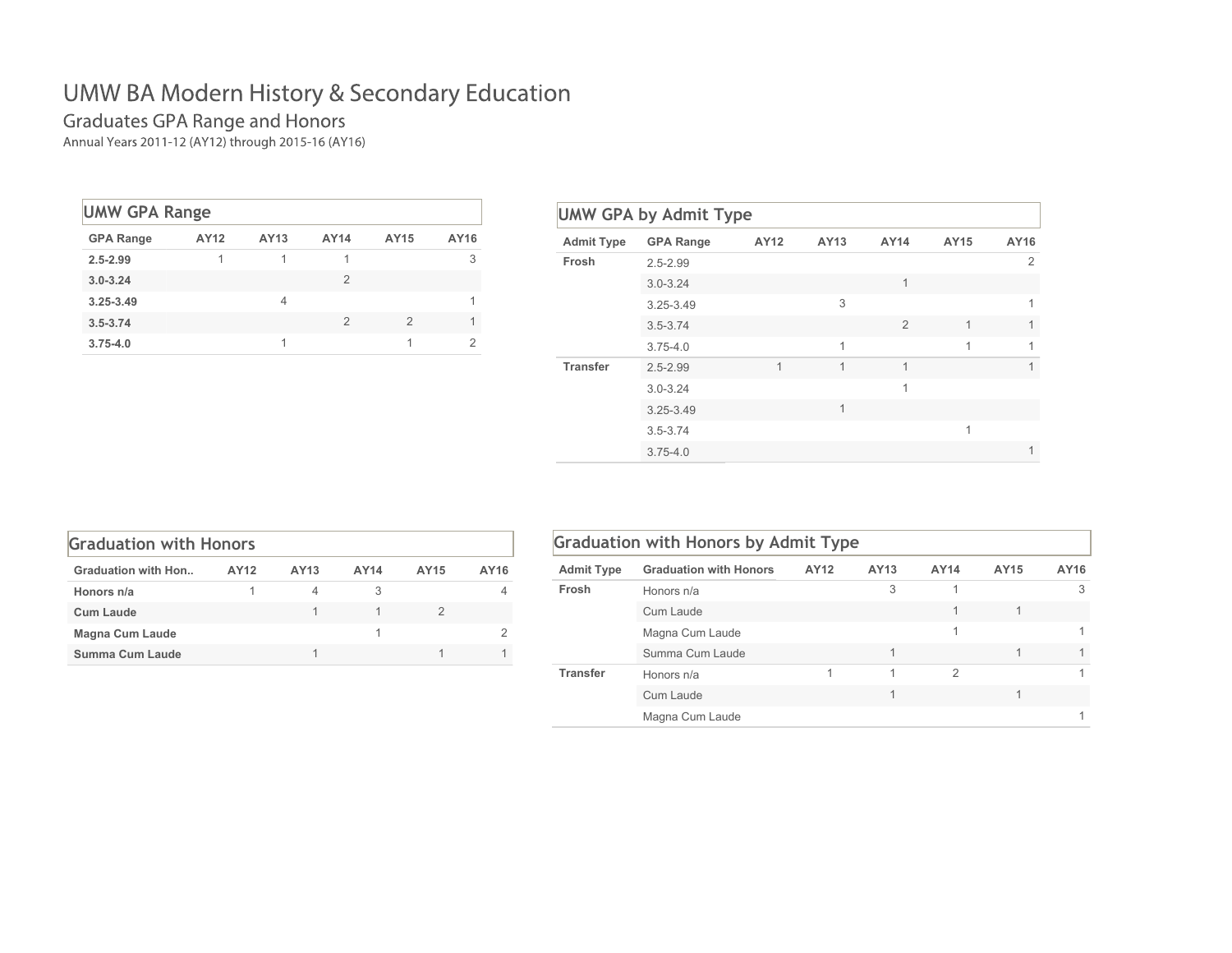Graduates by Minor Associated with Major

Annual Years 2011-12 (AY12) through 2015-16 (AY16)

| <b>Minors</b> |      |      |      |      |
|---------------|------|------|------|------|
| Minor         | AY12 | AY14 | AY15 | AY16 |
| History (ED)  |      |      |      |      |

If a minor or an annual year (AY) is not showing on the list it means no student has graduted with that minor or in that AY.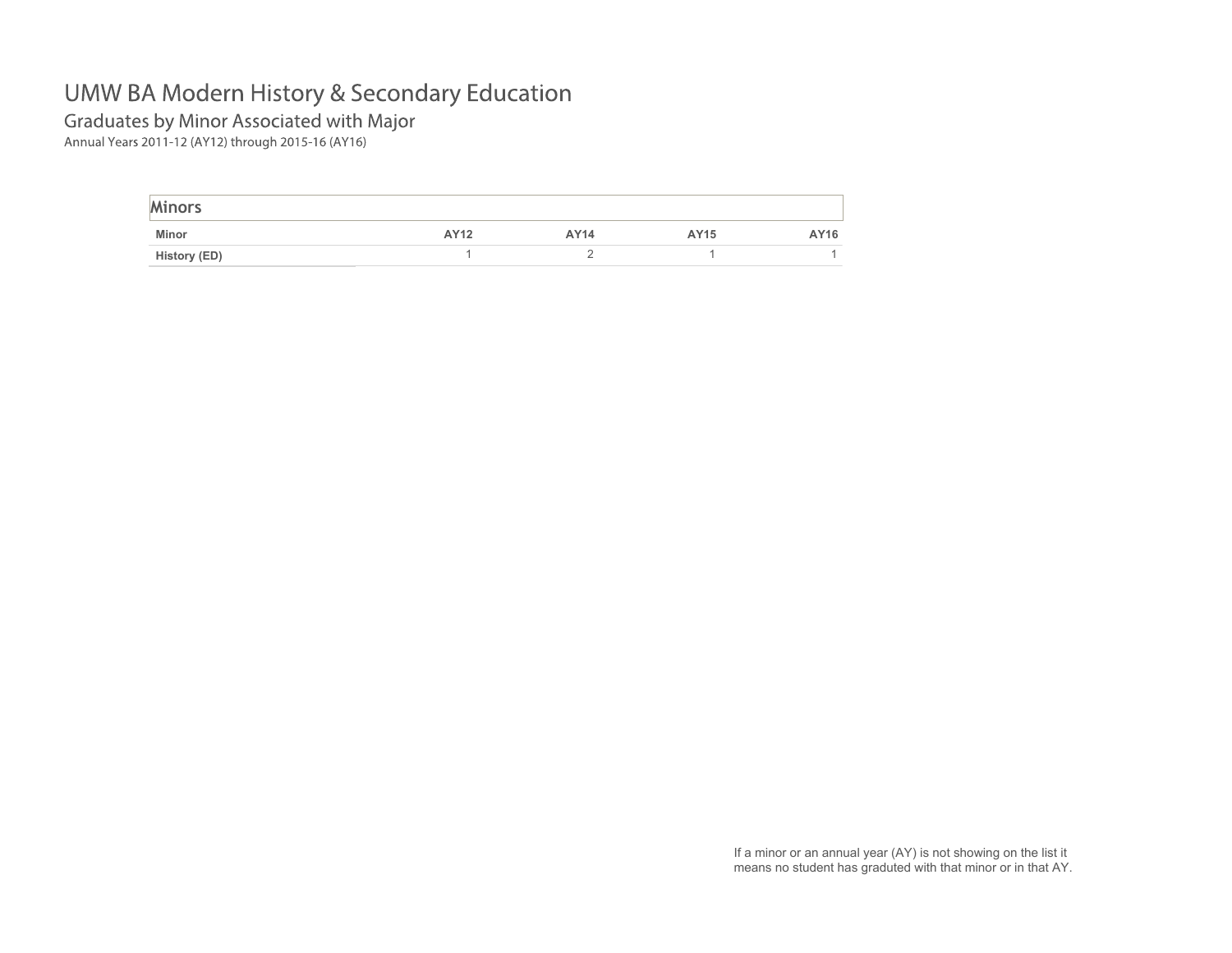#### **UMW Associate of Science**

Graduates by Demographics<br>Annual Years 2011-12 (AY12) through 2015-16 (AY16)

| <b>Graduation by Year</b> |      |      |      |      |      |  |  |  |  |  |  |  |
|---------------------------|------|------|------|------|------|--|--|--|--|--|--|--|
| <b>Admit Type</b>         | AY12 | AY13 | AY14 | AY15 | AY16 |  |  |  |  |  |  |  |
| Frosh                     | 15   | 22   | 37   | 50   | 77   |  |  |  |  |  |  |  |
| <b>Transfer</b>           | 5    | 4    | 18   | 19   | 33   |  |  |  |  |  |  |  |
| <b>Grand Total</b>        | 20   | 26   | 55   | 69   | 110  |  |  |  |  |  |  |  |

| <b>Graduation by Gender</b> |      |      |      |      |      |  |  |  |  |  |  |
|-----------------------------|------|------|------|------|------|--|--|--|--|--|--|
| Gender                      | AY12 | AY13 | AY14 | AY15 | AY16 |  |  |  |  |  |  |
|                             | 11   | 14   | 40   | 42   | 52   |  |  |  |  |  |  |
| M                           | 9    | 12   | 15   | 27   | 58   |  |  |  |  |  |  |
| <b>Grand Total</b>          | 20   | 26   | 55   | 69   | 110  |  |  |  |  |  |  |

#### Graduation by Admit Type

|                    | AY12   |      |        | AY13   |      | AY14   |        | AY15 |        |        | AY16 |        |        |      |        |
|--------------------|--------|------|--------|--------|------|--------|--------|------|--------|--------|------|--------|--------|------|--------|
| <b>Admit Type</b>  | Summer | Fall | Spring | Summer | Fall | Spring | Summer | Fall | Spring | Summer | Fall | Spring | Summer | Fall | Spring |
| Frosh              |        |      |        |        | ◡    | 15     |        |      | 27     |        | 19   | 26     |        | 36   | 30     |
| <b>Transfer</b>    |        |      |        |        |      |        |        | 4    | 11     |        |      | 9      |        | 18   | 12     |
| <b>Grand Total</b> |        | 10   |        |        | 8    | 15     | 6      |      | 38     | 10     | 24   | 35     | 14     | 54   | 42     |

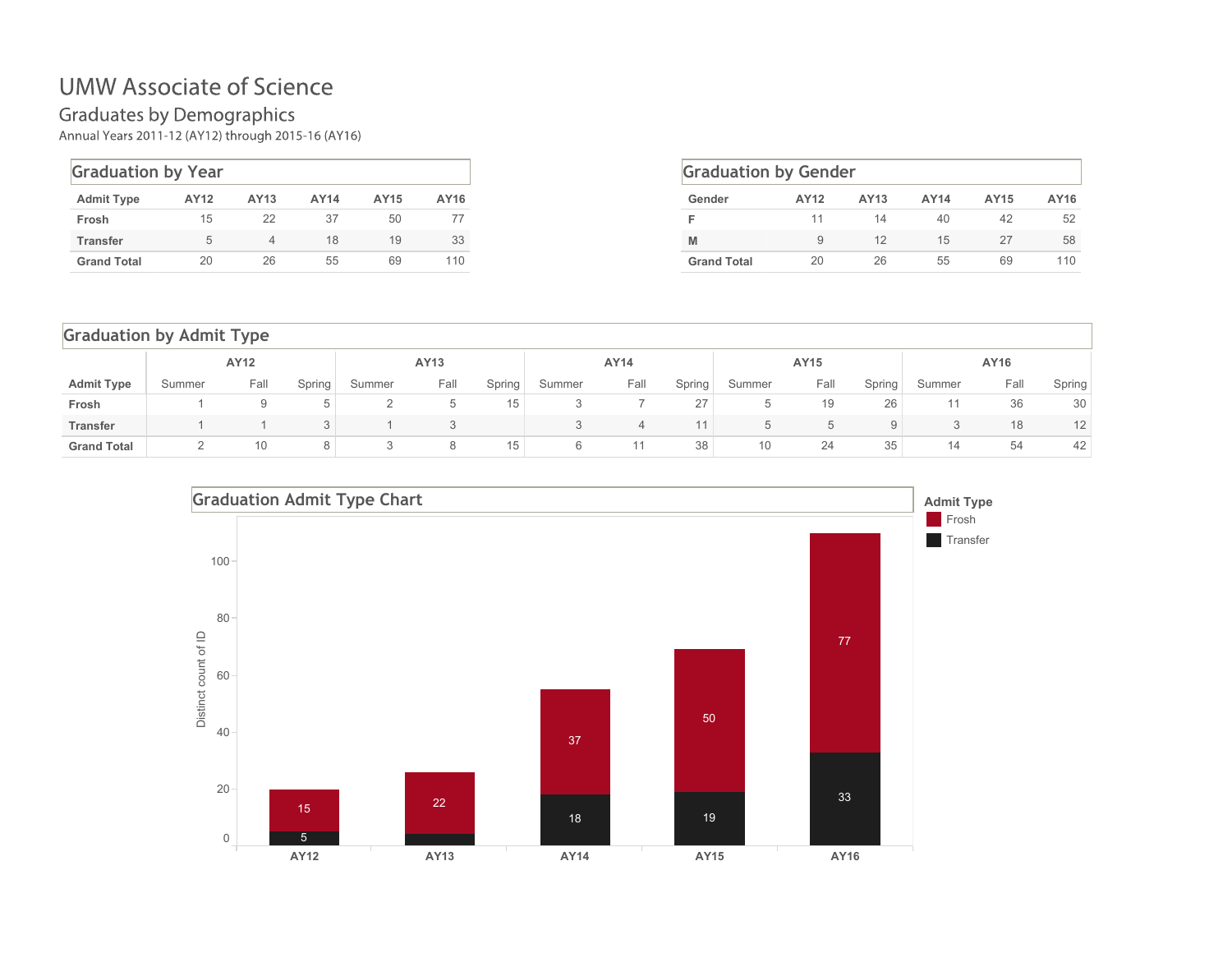#### **UMW Associate of Science**

#### Graduates Time to Degree/Credit Hour Accumulation

Annual Years 2011-12 (AY12) through 2015-16 (AY16)

| Average Time and UMW Credit to Degree |                                |                        |                    |                        |                    |                        |                    |                        |                    |                        |                    |
|---------------------------------------|--------------------------------|------------------------|--------------------|------------------------|--------------------|------------------------|--------------------|------------------------|--------------------|------------------------|--------------------|
|                                       |                                | AY12                   |                    | AY13                   |                    | AY14                   |                    | AY15                   |                    | AY16                   |                    |
| <b>Admit Type</b>                     | <b>Transfer Class Standing</b> | Avg. Time<br>to Degree | Ava. Umw<br>Crdhrs | Avg. Time<br>to Degree | Avg. Umw<br>Crdhrs | Avg. Time<br>to Degree | Avg. Umw<br>Crdhrs | Avg. Time<br>to Degree | Avg. Umw<br>Crdhrs | Ava. Time<br>to Degree | Ava. Umw<br>Crdhrs |
| Frosh                                 | Null                           | 4.2                    | 128.5              | 3.7                    | 114.8              | 3.9                    | 122.0              | 3.4                    | 97.8               | 4.0                    | 109.6              |
| <b>Transfer</b>                       | Freshmen                       |                        |                    | 3.0                    | 53.0               | 3.2                    | 101.4              | 2.3                    | 77.6               | 3.4                    | 97.3               |
|                                       | Sophomore                      | 3.3                    | 101.5              | 6.3                    | 115.5              | 5.4                    | 90.0               | 2.8                    | 76.9               | 3.5                    | 87.8               |
|                                       | Junior                         | 1.5                    | 70.0               | 1.5                    | 32.0               | 2.3                    | 78.0               | 2.5                    | 88.0               | 3.0                    | 71.3               |
|                                       | Senior                         | 3.5                    | 106.0              |                        |                    | 2.5                    | 66.0               | 3.8                    | 78.8               | 1.0                    | 16.0               |
| <b>Grand Total</b>                    |                                | 3.8                    | 118.8              | 3.8                    | 109.3              | 4.0                    | 111.5              | 3.3                    | 92.4               | 3.8                    | 101.9              |





**Frosh Transfer** 



**Transfer**